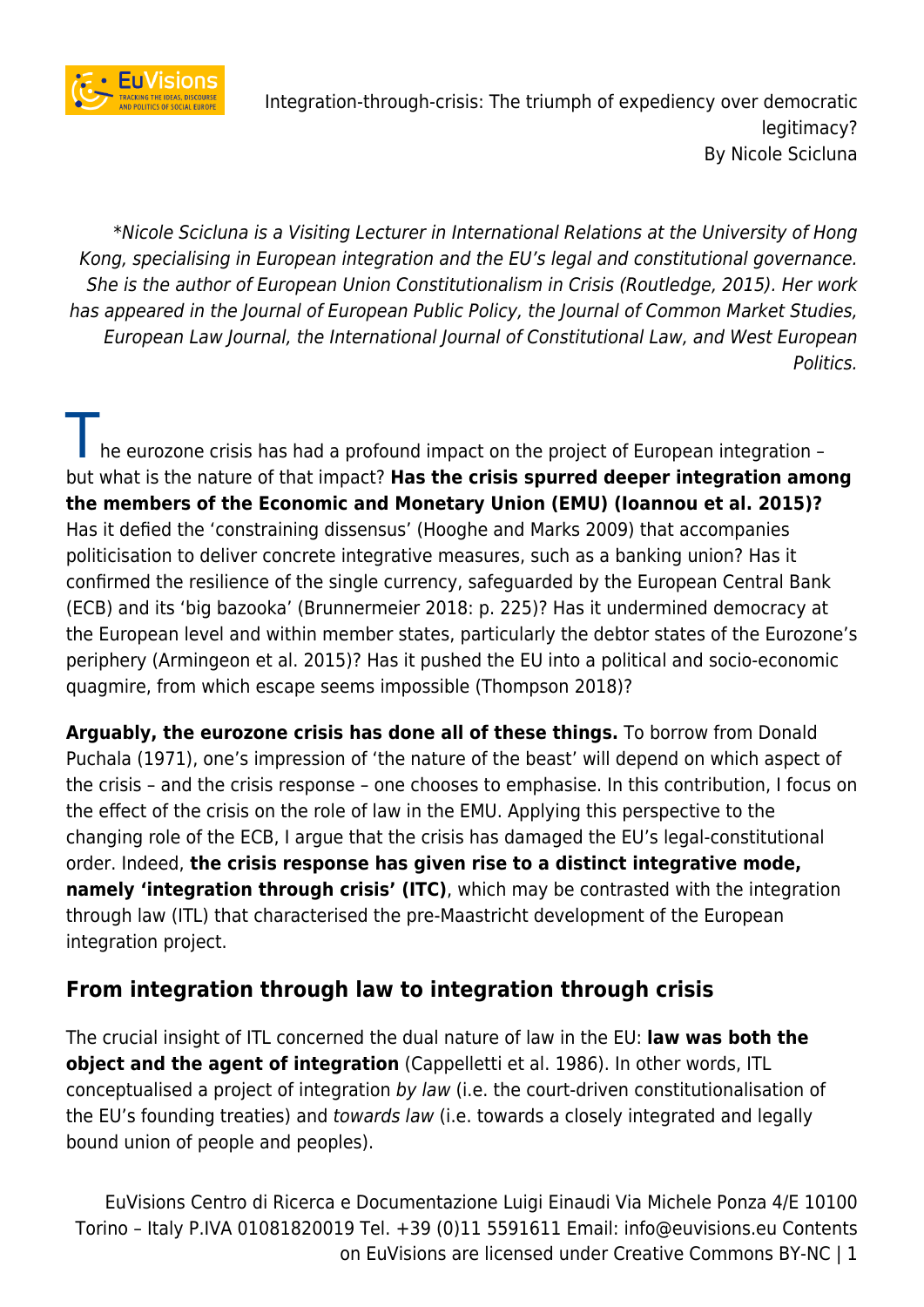

**As it was framed by the Maastricht Treaty, EMU adapted the logic of ITL but did not adopt it in its entirety**. EMU was envisaged as a 'community of law', in which fiscal discipline would be guaranteed by formally binding rules. However, EMU norms do not have a direct effect and are not subject to the kind of judicial dissemination that so effectively constitutionalised the single market. Instead, implementation of EMU norms relied on there being the political will, at both the national and European level, to transform the economic cultures of the eurozone states to bring about the fiscal convergence necessary to make the single currency work.

> Two trends characterise ITC. First, the coercive turn, which is a belated and misquided attempt to address some of the EMU's dysfunctionalities. Second, the overreliance on technocratic, non-majoritarian policymaking at the expense of democratically accountable institutions and processes.

**The structural flaws that were inherent in the EMU from the outset became dramatically and painfully obvious when the eurozone crisis hit**. In the lead up to the first Greek bailout in 2010 (and, in fact, ever since), the perceived urgency of saving the euro has taken precedence over the equally important task of *reforming* it. It is in this context that we may think of a transition to ITC, the key characteristics of which are as follows:

- It is ends-driven (aimed at preserving the EMU without the departure of any member);
- It is extra-constitutional (utilising novel legal and political instruments to avoid treaty change);
- It exacerbates a pre-existing preference for technocratic governance by concentrating power in the hands of executives and non-majoritarian bodies;
- It places greater emphasis on coercive enforcement of 'the rules';
- It is justified through emergency rhetoric.

## **The ECB in the crisis**

### **The ECB's transformation from the 'most independent central bank in the world',**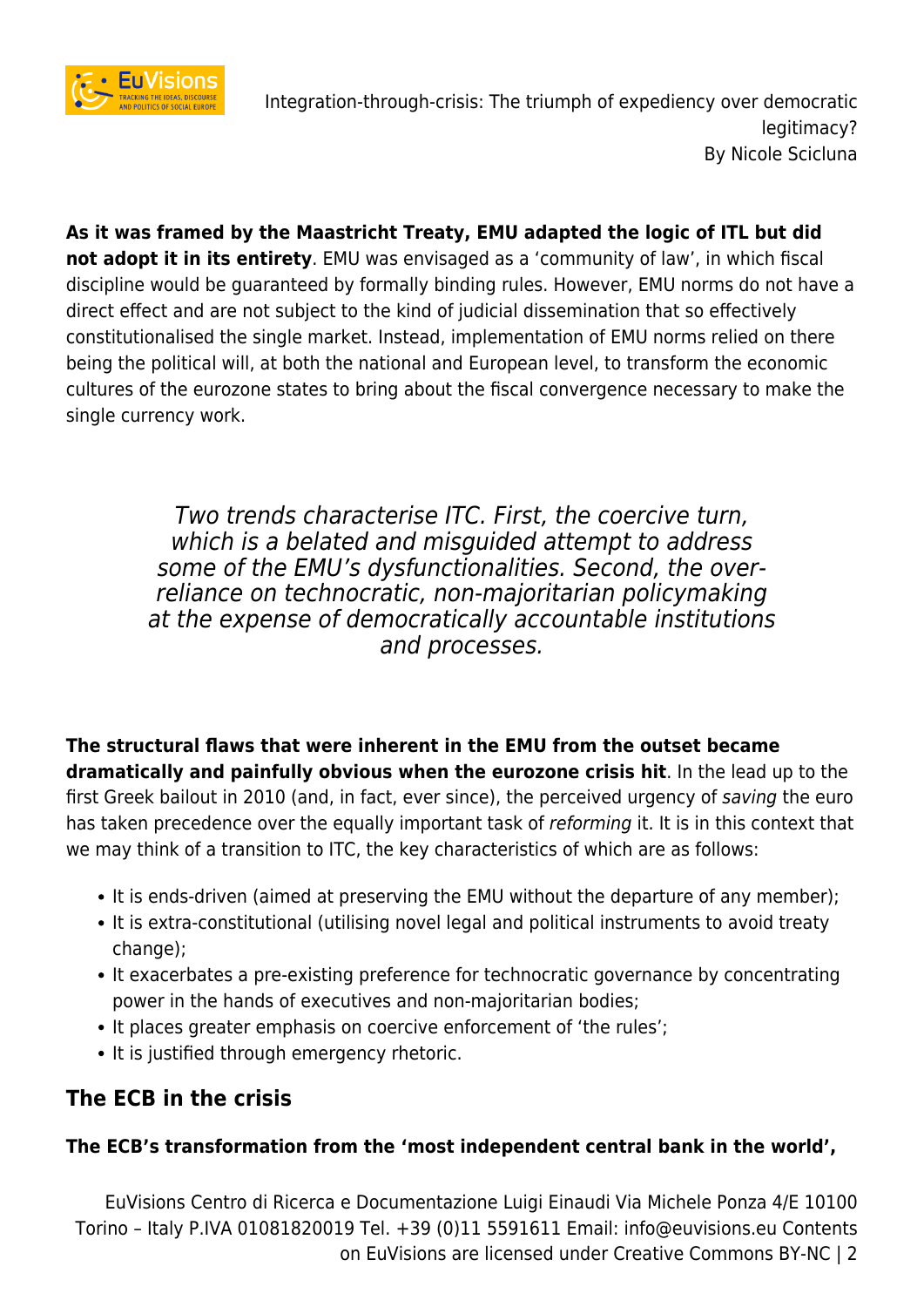

**to 'one of the most politicized' (Wilkinson 2015: 1071) is a good illustration of the operation and pathologies of ITC**. To be sure, one may argue that the ECB's interventions were necessary to stabilise the Eurozone and restore market confidence in some of its heavily indebted members, but the way in which the Bank came to play the role of EMU's saviour is deeply problematic. Without any formal change to the ECB's mandate, there has been a significant de facto expansion of its powers. As a result, the ECB is responsible for taking highly political decisions, often with distributional consequences.

Two brief examples suffice to illustrate the problems inherent in this transformation. First, we may take the ECB's decision, in mid-2015, not to increase the level of Emergency Liquidity Assistance (ELA) to Greek banks. The decision was made on 28 June, the day after Prime Minister Alexis Tsipras announced a referendum on Greece's bailout terms. It resulted in a three-week closure of Greek banks, which began days before the referendum. It is debatable whether the ECB was simply applying the ELA eligibility rules in a technical manner (with unfortunate timing), or whether it was deliberately signalling to Greeks the consequences of voting to reject austerity. In some ways, it does not matter. A decision that shuts down a country's banking system days before a major vote in that country is a political decision. **The ECB simply lacks the legitimate resources to take such a consequential action, not to mention one that places it in the role of disciplinarian and enforcer of austerity**.

**A second example concerns the Outright Monetary Transactions (OMT) programme announced by Mario Draghi in September 2012**. Although it has never been activated, OMT allows the ECB to buy the bonds of indebted euro states in potentially unlimited quantities, subject to the state in question engaging a conditionality-linked bailout from the European Stability Mechanism (ESM). The constitutionality of the OMT programme has been tested, and confirmed, by the Court of Justice of the European Union (CJEU). Putting aside the peculiarities of the Court's decision (see e.g. Joerges 2016; Scicluna 2018), the outcome is that **the ECB has been given extraordinary leeway to define monetary policy and, thereby, to set the outer limits of its own mandate**.

> Growing popular resistance to 'more Europe' has made it all but impossible to adopt and embed crisis initiatives into the existing framework of EU constitutionalism via treaty change. Consequently, the EU's 'emergency politics' has taken on a distinctly extra-constitutional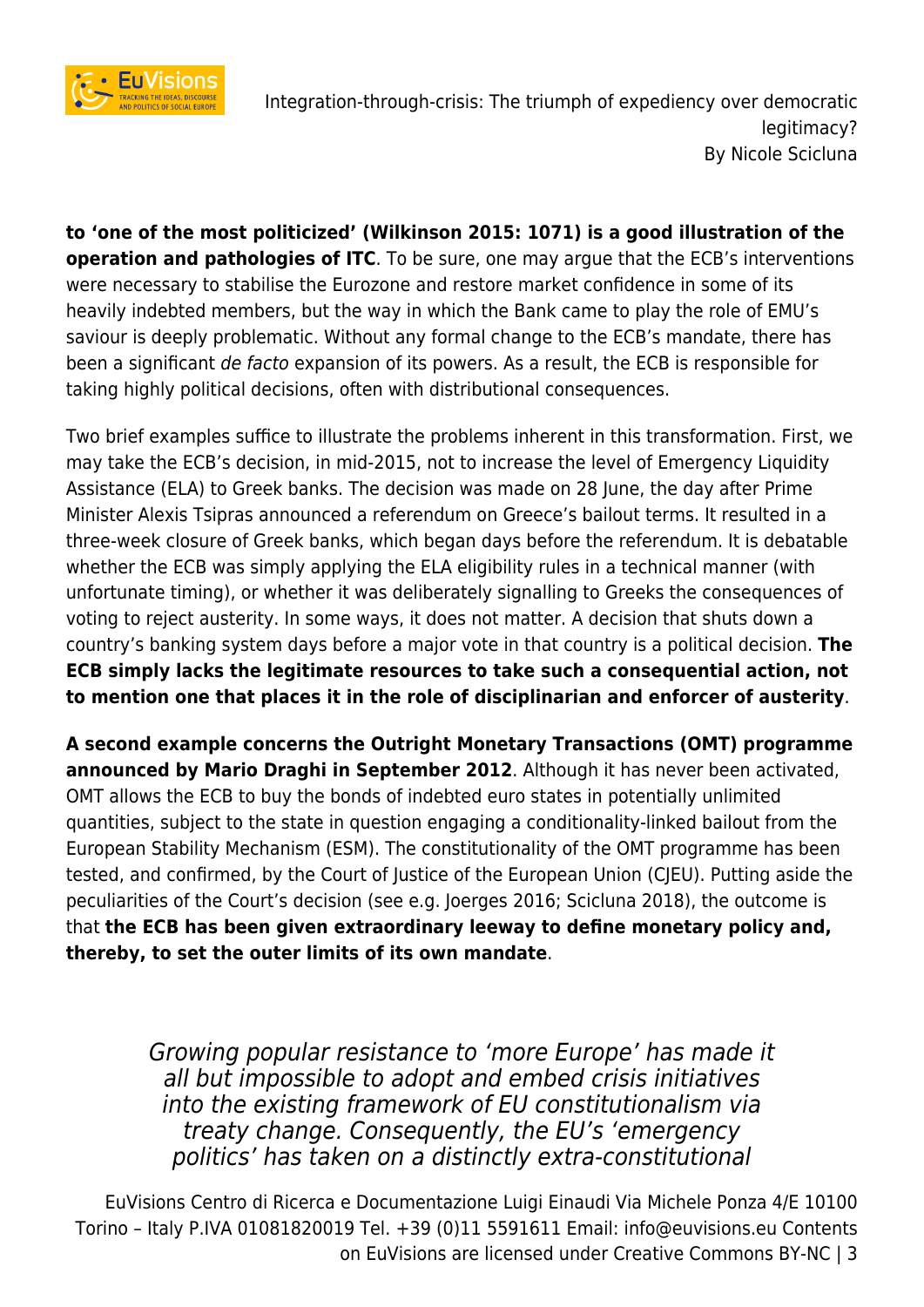

# character, which further undermines the EU's legitimacy.

These examples illuminate two of the trends that characterise ITC. First, the coercive turn, which is a belated and misguided attempt to address some of the EMU's dysfunctionalities. Second, the over-reliance on technocratic, non-majoritarian policymaking at the expense of democratically accountable institutions and processes.

## **Implications of the turn to ITC**

Both ITL and ITC are problematic from a democratic standpoint – the former empowered courts to decide on fundamentally political questions, while the latter empowers executives and technocratic experts, such as those in the ECB. This is not to equate the two modes of integration. **ITC operates according to an emergency rationality – urgent, discretionary, sensitive to market forces, and not beholden to internal consistency – that is, in many ways, the antithesis of the legal rationality that underpinned ITL**. Still, the continuities between them matter because both ITL and ITC have tended to crowd out 'the political', leaving little space for the kind of democratic contestation the EU sorely needs (Auer 2019).

Thus, the euro crisis has created a 'postfunctionalist dilemma' (Hooghe and Marks 2018) for European elites. Functional pressures continue to push governments towards more integration – bailout mechanisms, banking union, fiscal surveillance, and so forth. However, **growing popular resistance to 'more Europe' has made it all but impossible to adopt and embed crisis initiatives into the existing framework of EU constitutionalism via treaty change**. Consequently, the EU's 'emergency politics' (White 2015) has taken on a distinctly extra-constitutional character, which further undermines the EU's legitimacy.

Perhaps EU leaders judged ITC to be the 'path of least political resistance' (Hooghe and Marks 2018: 117). However, this judgement is likely to prove incorrect over the longer term. As domestic-level political resistance – expressed, for example, via the election of Eurosceptic populists – accumulates, the constraining dissensus that operates at the European level is strengthened.

### Photo Credits Flickr Creative Commons: tiff ku1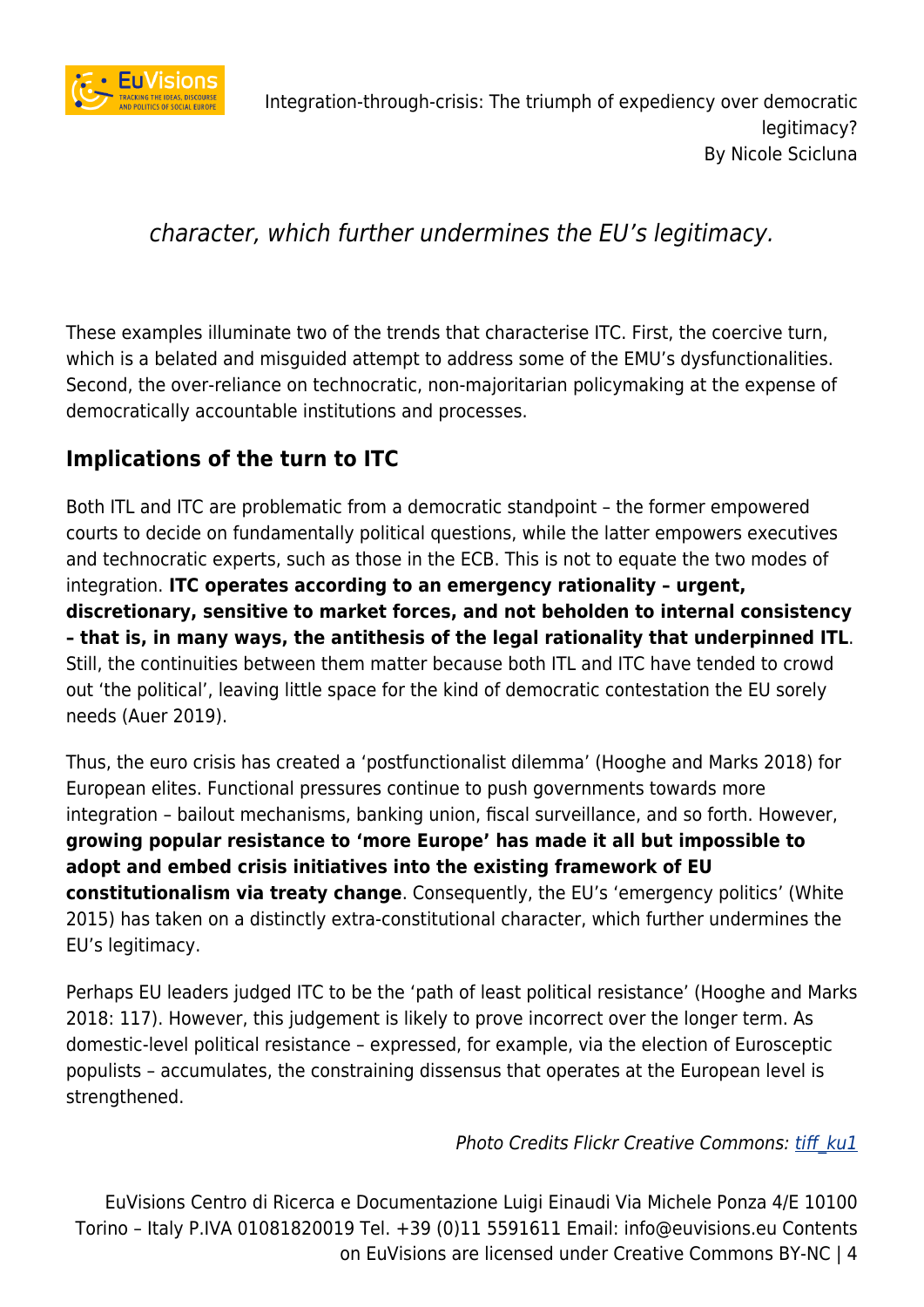

#### **References:**

Armingeon, K., Guthmann, K. and Weisstanner, D. (2016) 'How the euro divides the union: the effect of economic adjustment on support for democracy in Europe', Socio-Economic Review 14(1): 1–26.

Auer, S. (2019) 'Merkel's Germany and the European Union: Between Emergency and the Rule of Rules', Government and Opposition 1—19 doi:10.1017/gov.2019.6.

Brunnermeier, M. (2018) 'The Euro Crisis', in Bordo, M., Cochrane, J., and Seru, A., Structural Foundations of Monetary Policy (Stanford, California: Hoover Institution Press).

Cappelletti, M., Seccombe, M. and Weiler, J.H.H. (1986) Integration Through Law (Berlin: De Gruyter).

Hooghe, L. and Marks, G. (2009) 'A postfunctionalist theory of European integration: from permissive consensus to constraining dissensus', British Journal of Political Science 39(1): 1–23.

Hooghe, L. and Marks, G. (2018) 'Cleavage theory meets Europe's crises: Lipset, Rokkan, and the transnational cleavage', Journal of European Public Policy 25(1): 109–135.

Ioannou, D., Leblond, P. and Niemann, A. (2015) 'European integration and the crisis: practice and theory', Journal of European Public Policy 22(2): 155–76.

Joerges, C. (2016) 'Pereat iustitia, fiat mundus: What is left of the European Economic Constitution after the Gauweiler litigation?', Maastricht Journal of European and Comparative Law 23(1): 99–118.

Puchala, D. (1971) 'Of Blind Men, Elephants and International Integration', Journal of Common Market Studies 10(3): 267–284.

Scicluna, N. (2018) 'Integration through the disintegration of law? The ECB and EU constitutionalism in the crisis', Journal of European Public Policy 25(12): 1874–1891.

Thompson, H. (2018) 'Broken Europe', Foreign Affairs, 14 December, [https://www.foreignaffairs.com/articles/europe/2018-12-10/broken-europe.](https://www.foreignaffairs.com/articles/europe/2018-12-10/broken-europe)

White, J. (2015) 'Emergency Europe', Political Studies 63(2): 300–18.